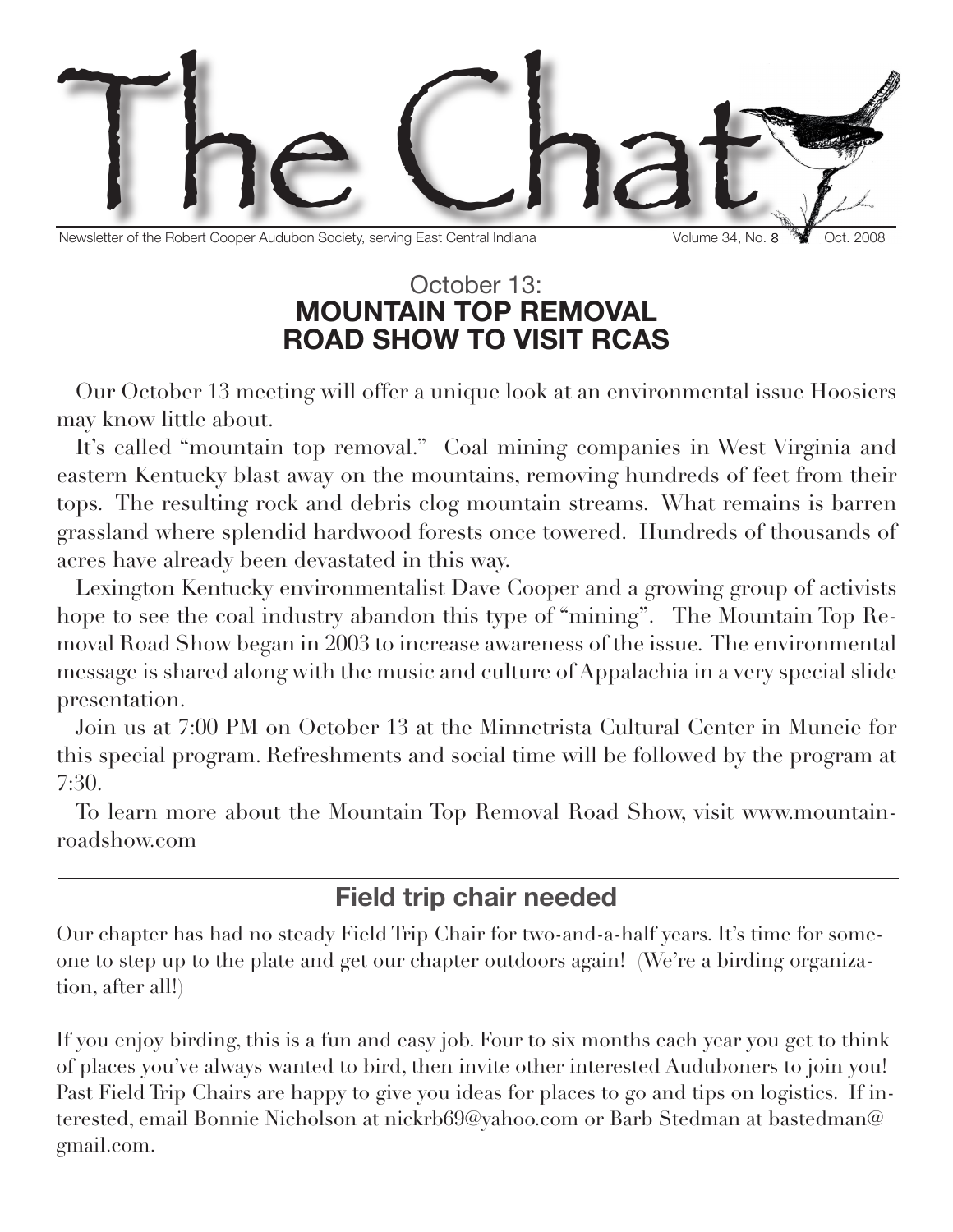# Canada Goose: October & November Bird of the Month

*Canada Goose: Branta Canadensis* By Helen Twibell



R e m e m ber the "good old days" when we anxiously awaited to watch the migrating Canada

geese flying southward in a Vformation, honking loudly as they passed over? This was a sure sign that fall had passed and winter was on its way, and this migration would be the last time we would see the huge birds for a while. Then five or six months later we would hurry out to see them returning north, a reliable sign that spring was just around the corner. Those were exciting times. Nowadays we may see the Canada geese flying in V-formation during migration seasons, but we also may see them in other locales within the community all year. The giant Canada goose which resides in Indiana doesn't migrate or migrates only short distances across the state or to a neighboring state to find food or available water in more severe weather. The regular migraters are usually of the smaller species of Canada goose from more northern regions than Indiana and may go as far south as Mexico to winter.

There are seven subspecies of Canada geese existing in N. America, but the vast majority of the birds that stay in

Indiana are the giant Canada geese or Maxima (Branta canadensis maxima). The N. American Canada geese range in size from three to twentyfour pounds and 20" to 48" in height. The average life span is 10-25 years and one goose has been known to reach 42 years, (in captivity).

Even though there are size variations in the total N. American Canada goose population, their physical traits are very similar. Grown Canada geese have grayish brown wings, breasts, backs and sides. Trails are black, as are feet, legs, bills and heads. The necks are long with distinctive white cheek patches which usually extend down over the throat. Males and females physical appearances are identical, though the males tend to be larger than the females.

Adult geese begin nesting at three years, and they usually mate for life. The pairing begins in February and nesting activities begin in the middle of March through the last of April. The nest is made in a bowl shape of grasses and feathers from the female's breast. It can range from 12" to 40" in size. The nest sites are variable, but usually are found within 150' of water. Ideal nesting places may be found on muskrat houses; artificial nesting structures; at the base of large trees; under shrubs; in masses of cattails; in flower boxes and landscaping structure in urban and suburban areas; in doorways; flower boxes or any place which would conceal them from predators. The clutch may be from 2-12 eggs, though five is average. The female lays an egg every 1 ½ days, and incubation begins when they are all laid. The eggs hatch in 28 days, and the goslings which emerge are a yellow color with greenish-gray heads. They get adult plumage in 3-4 months. This is when the adults' fierce protection of them ceases, since by then they can fly.

The diet of the Canada geese is mainly vegetarian, including grains, grasses, seeds, sedges, aquatic vegetation, legumes and succulents. These birds may be seen feeding either mornings or late afternoon in waste grain fields where harvesting has left grain on the ground. When the grain is not available they seek out green vegetation as food. They love tender grass shoots and so sometimes graze on lawn grass as well as aquatic plants.

In some instances the Canada geese of Indiana have become a nuisance, what with their droppings and discarded feathers. In June and early July the Canada geese undergo a complete molt. It usually takes a month for each bird to shed and replace all feathers.

*Look for the conclusion of this article in the November Chat.*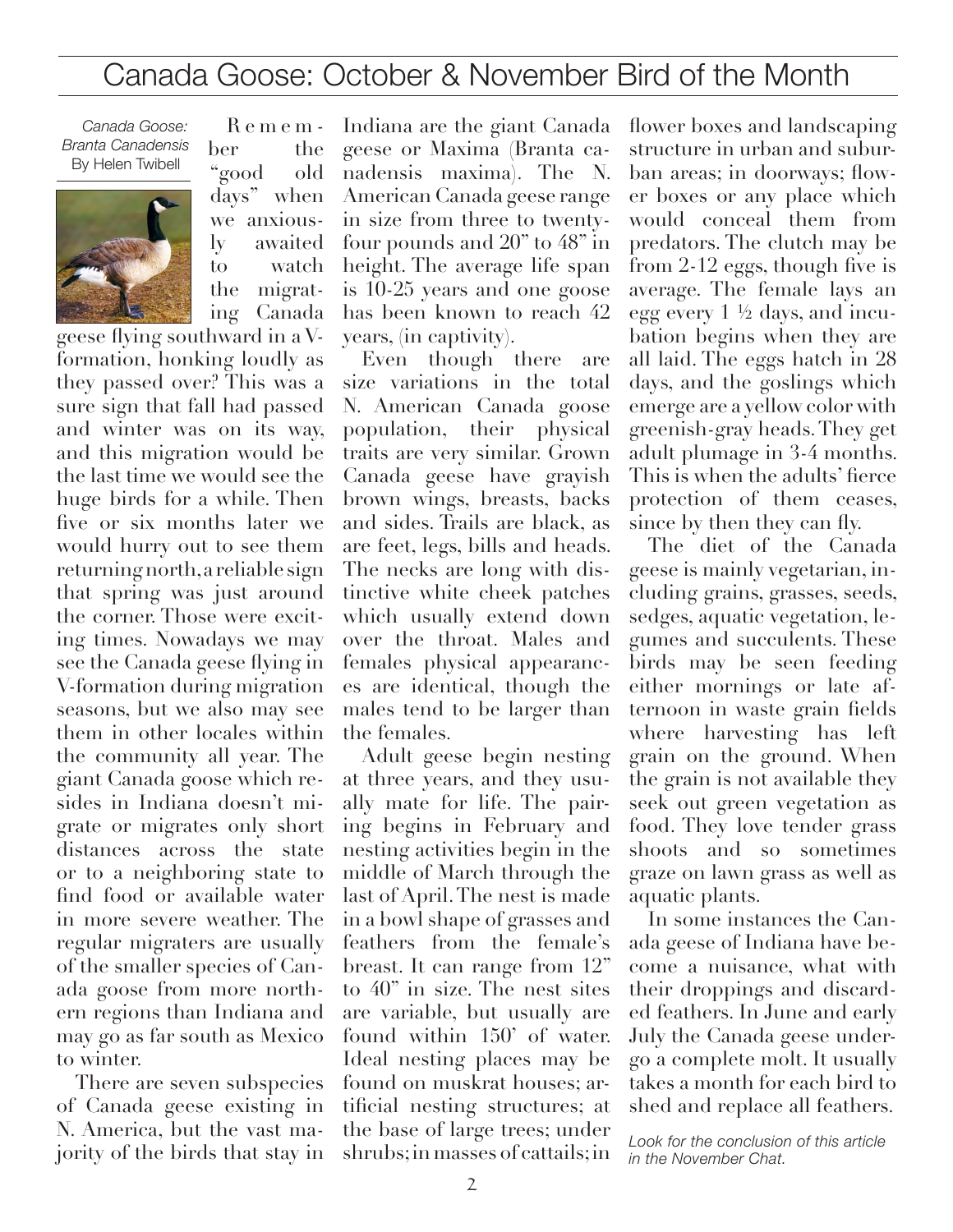# **Conservation award nominations Due Oct. 20**

Our November 10 program will honor individuals and organizations that have made noteworthy contributions to the environment in our region, perhaps even the state, in these categories:

• **Robert H. and Esther (Munro) Cooper Conservation Award:** the chapter's highest honor, for overall contributions to, conservation of, and appreciation for, the natural environment

• **Phyllis Yuhas Wildlife Habitat Preservation:** for development or preservation of habitat that contains significant wildlife and/or native plant life populations

• **Richard Greene Public Service:** for active involvement in serving the public's environmental interests and concerns

• **Clyde W. Hibbs Conservation Education Award:** for excellence in educating the area's children, youth, and /or adults on conservation issues and practices

• **Youth Conservation Award:** for excellence in conservation practices by a youth under the age of 18

To make the event a success, we need your help. If you know of an individual or organization that deserves recognition for its service to the natural environment in any of the above categories, please send your nomination, along with a description of the nominee, to Bonnie Nicholson, at nickrb69@yahoo.com, or at the following address: 9898 College Corner Rd., Greens Fork, IN 47345. Be sure to include your own name, phone number, address, and email address Award nominees need not reside in our chapter's seven-county region and they need no affiliation with the Audubon Society. Nominations must be received by October 20.

# **Trying something new in November**

Change can be good for the soul – and for an Audubon chapter!

This November, instead of having our annual conservation awards banquet, we're going to trim down the evening a bit.

We'll still have plenty of festivities, but instead of a full meal and a speaker, we're going to have time to socialize over hors d'oeuvres and a program that focuses entirely on our award winners. You'll get to hear them tell about their conservation activities and show us a few photos of their work – as educators, as habitat protectors, as public servants, and as leaders of conservation movement, both present and future.

Full details will follow in the next Chat, but for now, mark November 10 on your calendar! It promises to be a wonderful evening and perhaps the start of a new tradition at the Robert Cooper Audubon Society.

 To make the evening a success, we need your nominations. See the article above and tell us who you think is making a different in East Central Indiana and beyond!